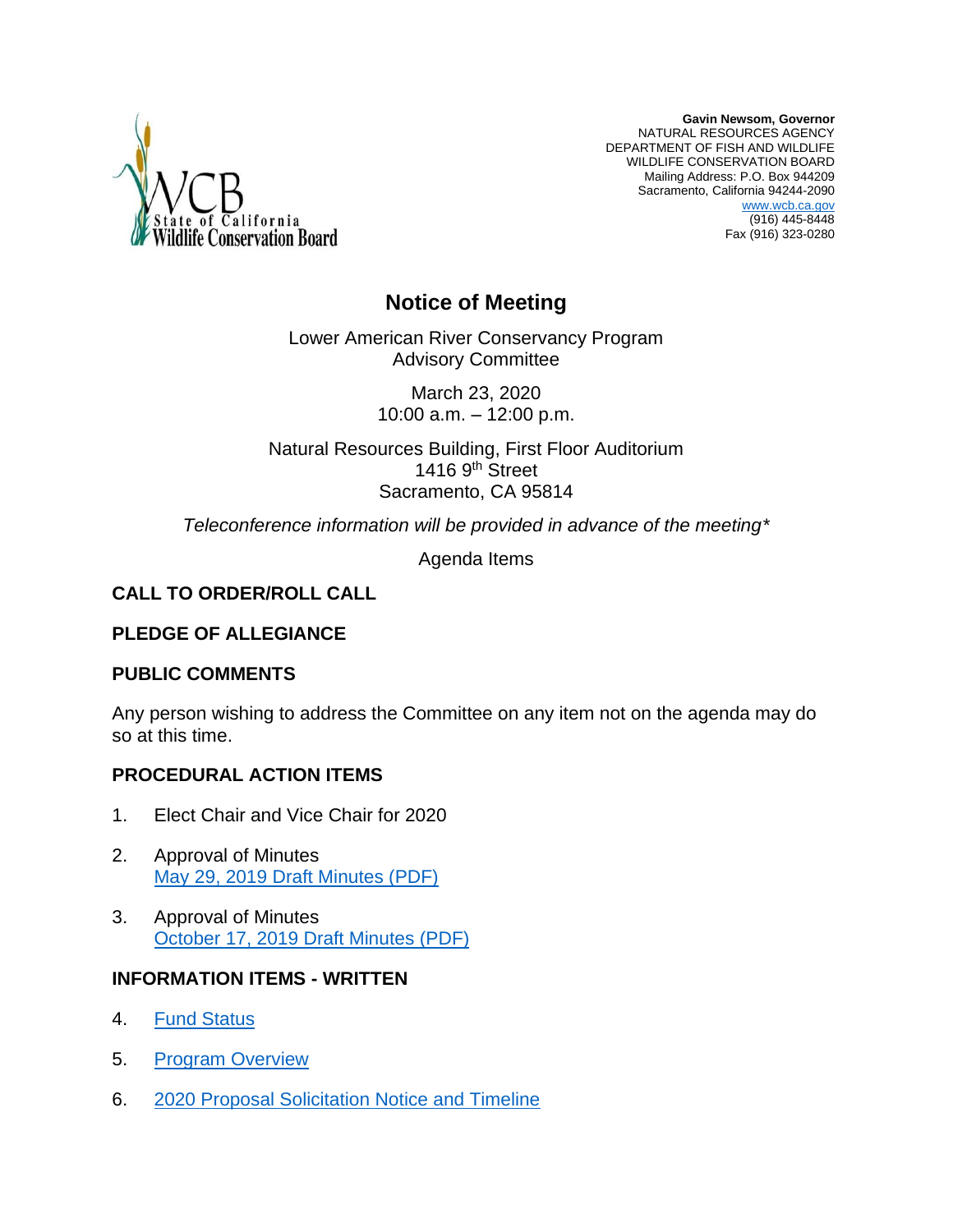## **INFORMATION ITEMS – ORAL**

- 7. Form 700 (Donnelly)
- 8. Committee Member Updates (Advisory Committee)
- 9. Sacramento Regional Parks Update (Bellas)

9a. [Natural Resources Management Plan: Current Status and Updates \(Bellas\):](http://nrm.dfg.ca.gov/FileHandler.ashx?DocumentID=177809&inline)

- **[Status of Work Plan and Schedule](http://nrm.dfg.ca.gov/FileHandler.ashx?DocumentID=177817&inline)**
- Public Outreach Activities
- [Table of Contents](http://nrm.dfg.ca.gov/FileHandler.ashx?DocumentID=177812&inline)
- February 2020 Administrative Draft Overview

## **ACTION ITEMS**

10. [Consider Sacramento County Department of Regional Parks' \(Regional Parks\)](http://nrm.dfg.ca.gov/FileHandler.ashx?DocumentID=177818&inline)  [Request for Scope of Work Change and Budget Shift for Lower American River](http://nrm.dfg.ca.gov/FileHandler.ashx?DocumentID=177818&inline)  [Natural Resource Management Plan \[WCB Grant Agreement WC-1806CA with](http://nrm.dfg.ca.gov/FileHandler.ashx?DocumentID=177818&inline)  [Regional Parks\]](http://nrm.dfg.ca.gov/FileHandler.ashx?DocumentID=177818&inline) (Bellas)

## **DISCUSSION**

- 11. Developing Project Priorities for Future Proposal Solicitation Notices (Allen)
- 12. Points of Interest for Parkway Tour #2 (Mid-Section: Cal Expo To River Bend)

## **PRESENTATIONS**

13. [Steelhead Creek \(Brady/Tobias\)](http://nrm.dfg.ca.gov/FileHandler.ashx?DocumentID=177810&inline)

## **FUTURE AGENDA ITEMS**

**\*Pursuant to the Governor's Directives on COVID-19 Social Distancing Protocols**

Teleconference Access is Allowed for Board Members and Members of the Public to Participate *Teleconference dial-in information will be provided in advance of the March 23 meeting*